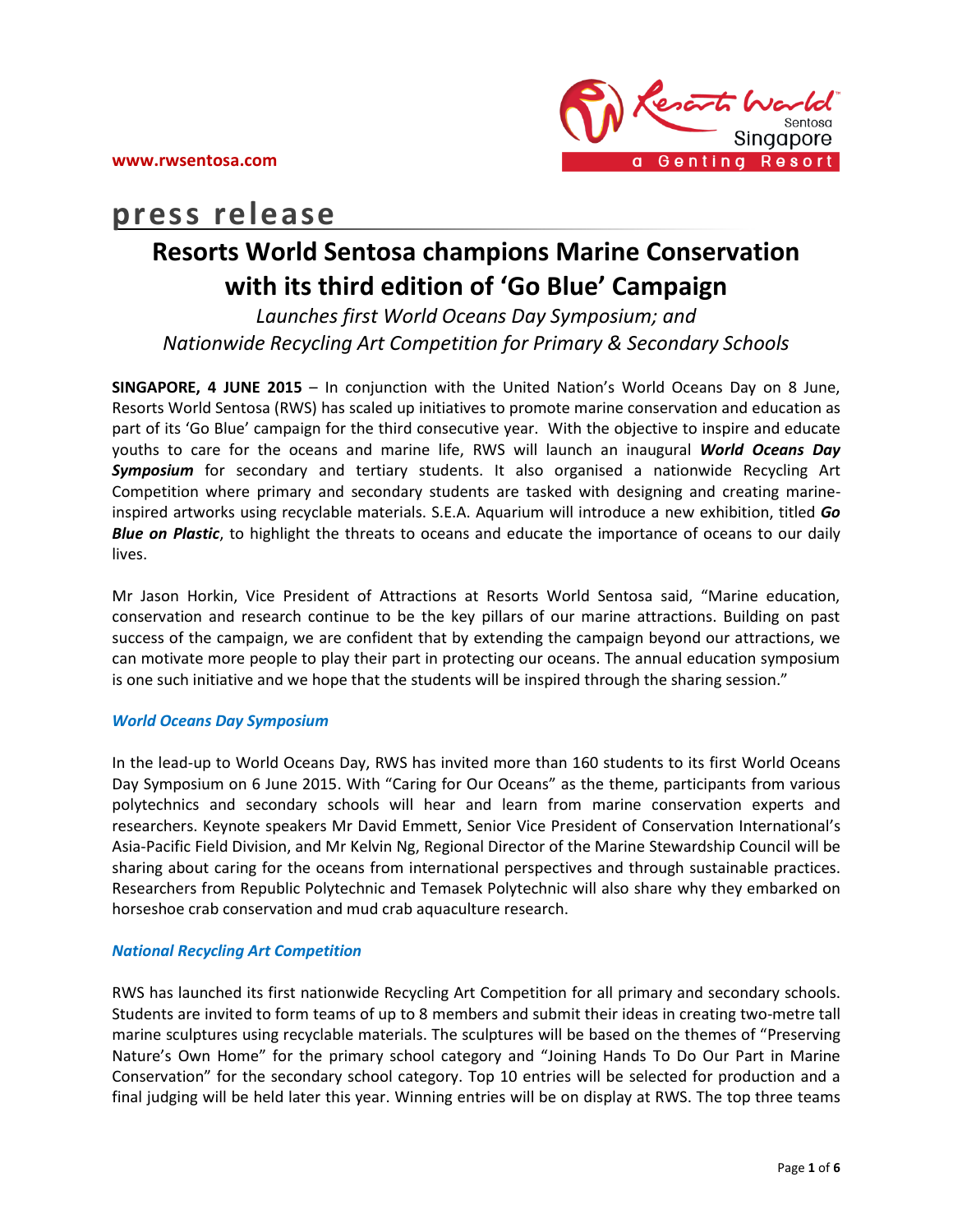from each category will stand to win cash prizes, attraction tickets and RWS vouchers. More information on the competition can be found at [www.rwsentosa.com/csr/recyclingart.](http://www.rwsentosa.com/csr/recyclingart)

# *Go Blue on Plastic*

*Go Blue on Plastic* is S.E.A. Aquarium's new exhibition aimed at educating visitors, through interactive exhibits, about oceanic plastic pollution and its impact on humans. Launching in July, this exhibition will also feature marine sculptures created using recyclable materials by students from tertiary institutions including Nanyang Polytechnic, Republic Polytechnic and Temasek Polytechnic, as well as nongovernmental organisations like Conservation International. The exhibition will be located at the end of the aquarium journey, serving to reinforce the message of marine conservation to visitors by giving them a deeper understanding on the extent of plastic pollution and how they can play a part in mitigating this threat.

"Humans rely heavily on the oceans for survival and are ironically, posing the greatest threats to them. It is critical for everyone to act in conserving our oceans, and we are glad to be working with Resorts World Sentosa this World Oceans Day in reaching out to our next generation," said Mr David Emmett.

He added, "Conservation International will be contributing to the *Go Blue on Plastic* exhibition at the S.E.A. Aquarium with a Manta Ray sculpture, symbolic of the joint tagging project currently underway in Indonesia. Our sculpture, covered with cut-out shapes of marine animals and fish, will illustrate how species are interconnected in the marine food chain, and draw visitors to think about the devastating effects should this balance be upset."

To find out more about *Go Blue* Campaign, please visit [http://seaa.rwsentosablog.com.](http://seaa.rwsentosablog.com/) For more information and reservations to S.E.A. Aquarium, please visit [www.rwsentosa.com/seaa,](http://www.rwsentosa.com/seaa) or call our reservation hotline at +65 6577 8899.

- Ends -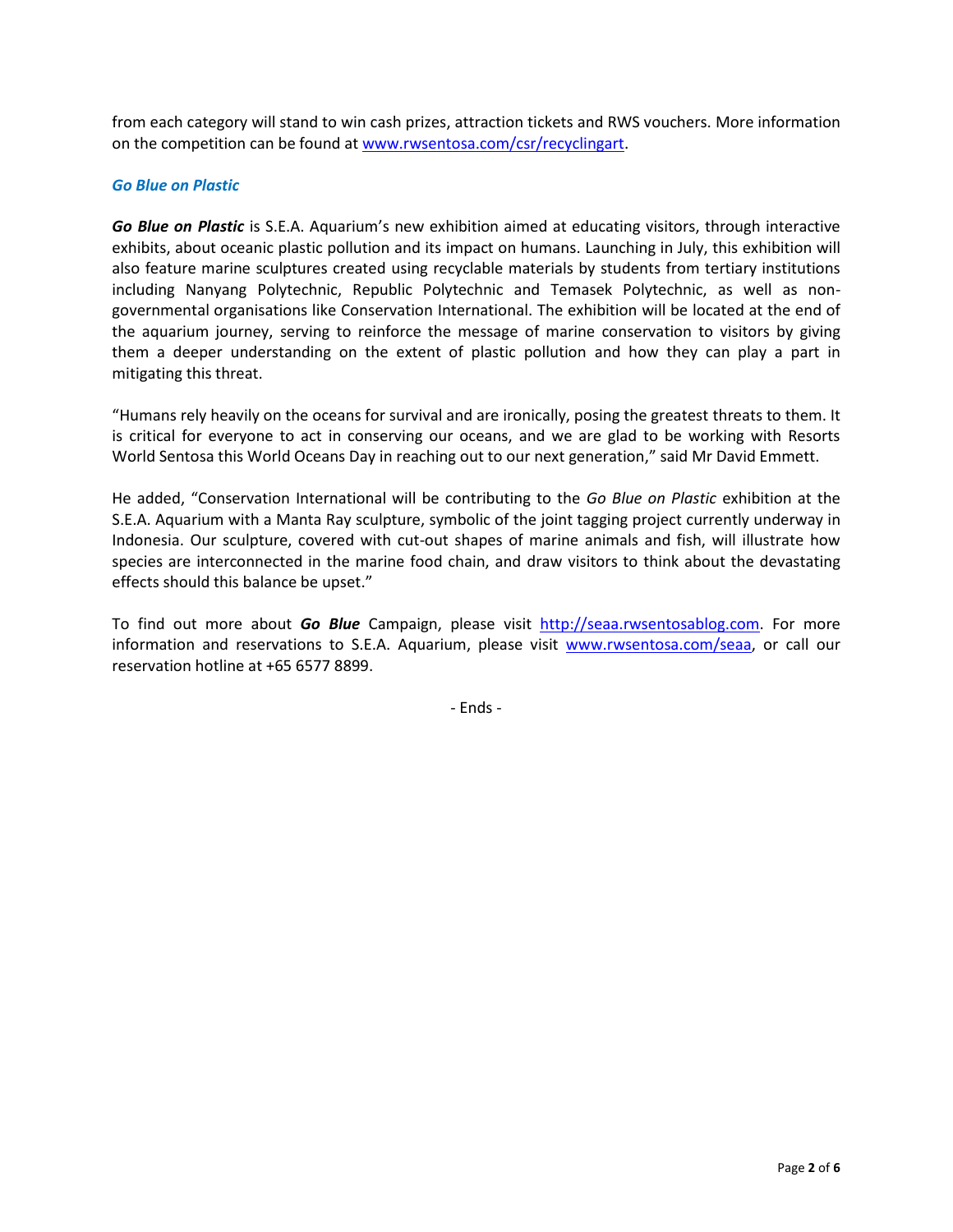#### **ABOUT RESORTS WORLD SENTOSA**



Resorts World Sentosa (RWS), Asia's ultimate destination resort, is located on Singapore's resort island of Sentosa. 2015 marks the resort's fifth anniversary, and RWS will celebrate with a line-up of new offerings and special promotions. Spanning 49 hectares, RWS is home to key attractions including the region's first-and-only Universal Studios theme park, S.E.A. Aquarium (one of the world's largest aquariums), Adventure Cove Waterpark and Dolphin Island. Other attractions include a Maritime

Experiential Museum, an award-winning destination spa, a casino, six unique hotels, the Resorts World Convention Centre, celebrity chef restaurants, and specialty retail outlets. The resort also offers world-class entertainment, from original resident productions to concerts and public shows such as the Crane Dance and the Lake of Dreams. RWS has been named "Best Integrated Resort" since 2011 for four consecutive years at the TTG Travel Awards which recognises the best of Asia-Pacific's travel industry.

RWS is wholly owned by Genting Singapore, a company of the Genting Group. For more information, please visit [www.rwsentosa.com.](http://www.rwsentosa.com/)



**MEDIA CONTACTS**

#### **Resorts World Sentosa**

Clement Ng / Felicia Boey Tel: + 65 6577 9761 / +65 6577 9755 [clement.xjng@rwsentosa.com](mailto:clement.xjng@rwsentosa.com) / [felicia.boey@rwsentosa.com](mailto:felicia.boey@rwsentosa.com)

#### **Note to Editors**

- *1.* High resolution photos can be downloaded from link: [http://goblue2015.rwsentosa.media.](http://goblue2015.rwsentosa.media/)
- 2. All photos are to be attributed to: *Resorts World Sentosa elements and all related indicia TM & © 2015 Resorts World at Sentosa Pte. Ltd.*



S.E.A. Aquarium's education team will be rolling out a new long-term exhibit, titled "Go Blue on Plastic". The shark sculpture (left) is one of the artworks created by Temasek Polytechnic for this exhibit.

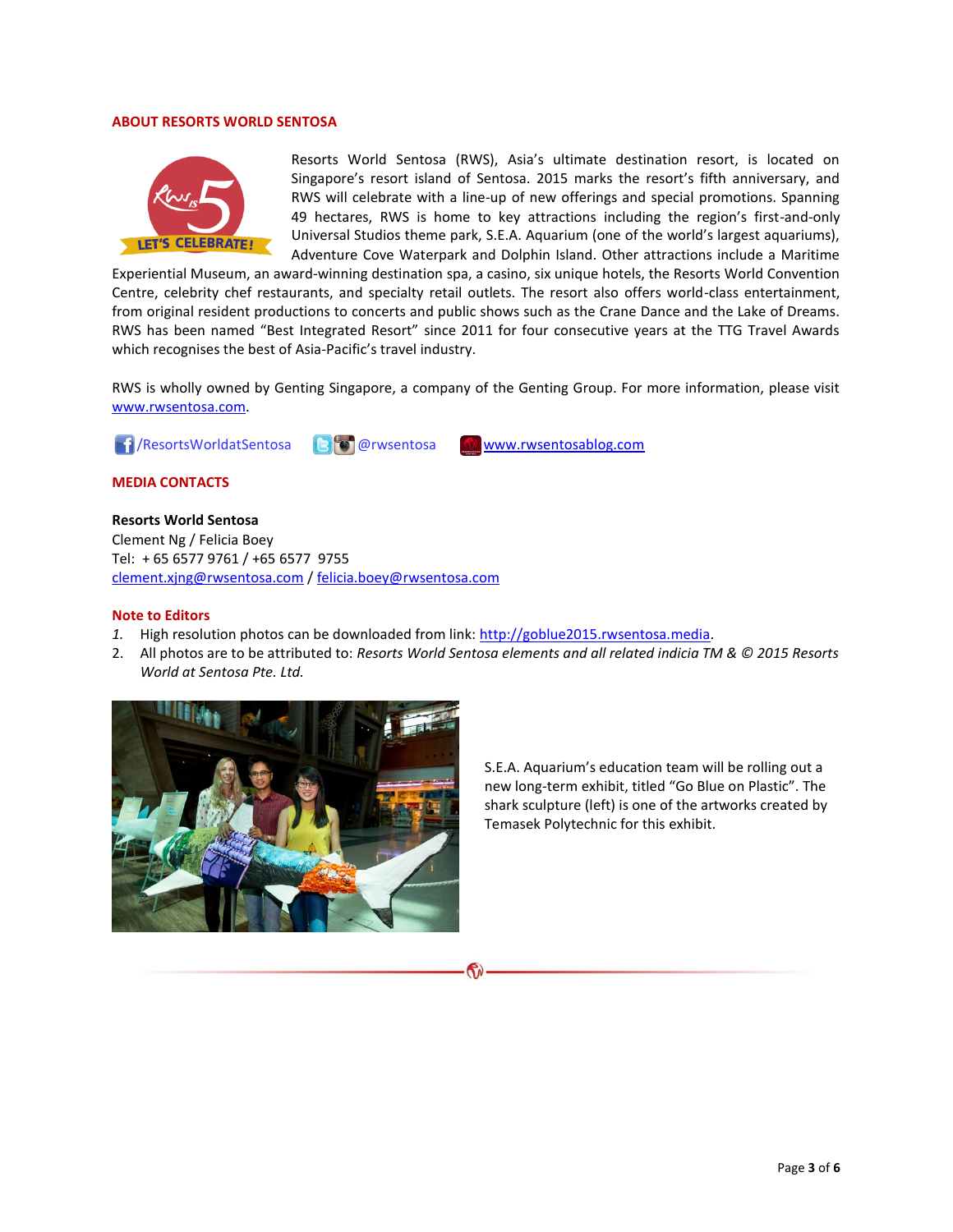# **World Oceans Day Symposium**

#### *Keynote Speakers*



# **David Emmett Senior Vice-President, Asia-Pacific Field Division Conservation International**

From living in tent in Tanzania to conducting detailed biodiversity surveys in the remote, unexplored Cardamon Mountains, David has dedicated his life to indulging in his fascination in wild life. David and his wife were hired by Conservation International to work in Cambodia in 2003, where they conducted detailed socioeconomic and biodiversity surveys of the remote, unexplored Cardamom Mountains. After the area was set up as the largest Protected Area in Southeast Asia (more than six times larger

than Singapore), they lived in the city of Phnom Penh where David took on managerial roles. David restructured and re-developed the Conservation International Greater Mekong Program, and also trained many local teams of expert conservationists, leaving him to focus on strategic planning, partnerships, and fund-raising.

David was promoted to the role of Senior Vice President in 2011 and moved to live in Singapore, which he set up as the hub for the Asia-Pacific Field Division. He manages programs in China, the Greater Mekong, the Philippines, Indonesia, Timor Leste, Papua New Guinea, Fiji, New Caledonia, Samoa, and the wider Pacific Oceanscape. He is currently part of a team on the island of Atauro, Timor Leste, searching for new species.

David and his wife have two young daughters aged four and six, who also share their parents passion for wildlife and ecosystems. They have given David an even stronger reason to conserve nature for future generations, as well as the opportunity to rediscover the beauty and values of nature through the eyes of children.



# **Kelvin Ng Regional Director, Asia Pacific Marine Stewardship Council**

An engineer by training with a strong love for the sea, Kelvin Ng is responsible for overseeing the Marine Stewardship Council programme in the Asia Pacific region. Kelvin will share MSC's three principles of sustainable fishing and how this programme can effectively safeguard marine ecosystems for future generations.

MSC Asia aims to raise consumer awareness of the importance of sustainable seafood and increase the number of MSC certified products. It also aims to have more fisheries

in the region certified. Kelvin believes that there are many growth opportunities for the rapidly developing Asia region, where people are increasingly aware of sustainability and responsible consumerism.

Using Singapore as a hub to engage with the rest of Asia, MSC Asia works closely with fisheries, processors, retailers, restaurants and environmental NGOs to increase the penetration of MSC labelled products in the market.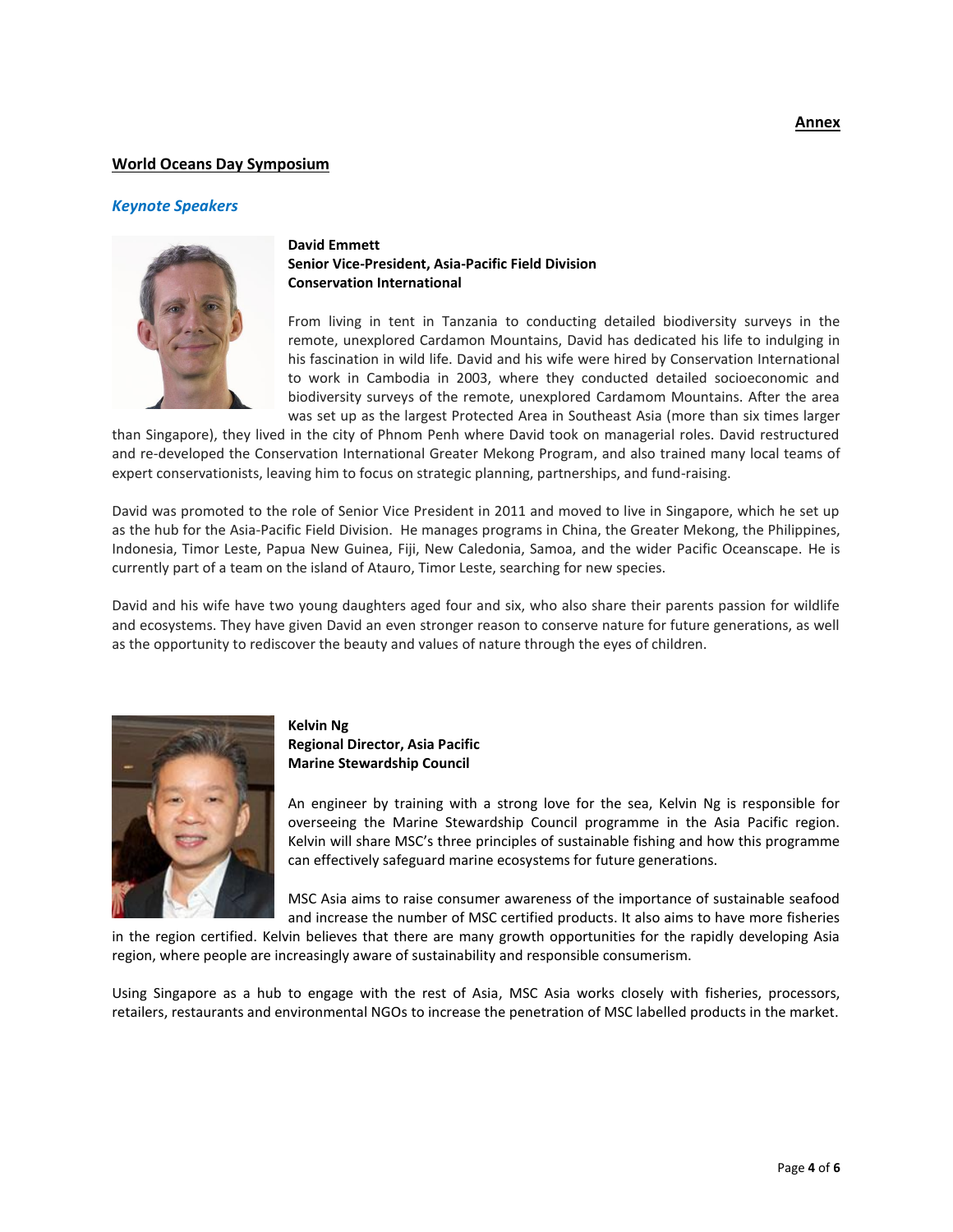#### **Blue Planet at S.E.A. Aquarium**



**Venue:** S.E.A. Aquarium, Resorts World Sentosa **Date:** 6 June 2015 – 31 July 2015 **Time:** 10.00am – 7.00pm

#### **Event Description:**

This school holidays, come explore the *Blue Planet* at S.E.A. Aquarium. Pick up a mission sheet as you embark on an oceanic journey through one of the world's largest aquariums, and learn more about the different threats our oceans face at different activity stations. Guests will also get the opportunity to meet-and-greet the aquarium's new Manta Ray mascot.

To celebrate World Oceans Day, the Aquarium has also lined up a series of special aquarist and diver talks from 6-8 June 2015.

**Price:** S\$32 (Adult), S\$22 (Child & Senior) **Singapore residents:** S\$28 (Adult), S\$15 (Child & Senior)



#### **Save the Ocean Roadshow**

6 June 2015**:** Raffles City, 11am – 9pm 7 June 2015: Tampines Mall, 11am – 8pm 13 June 2015: Robinsons The Heeren, 11am – 9pm 14 June 2015: Toa Payoh Hub, 11am – 8pm

#### **Event Description:**

Aimed at raising the awareness of marine conservation, S.E.A. Aquarium's new education mobile will be heading out to four locations around Singapore over two weekends during the school holidays.

Onboard, members of the public can not only learn about ocean pollution and how they can play their part in conservation, they can also take part in fun interactive activities and stand to win attractive prizes.

Adult admission tickets to S.E.A. Aquarium will also be available at a special rate of S\$25 at the roadshow.